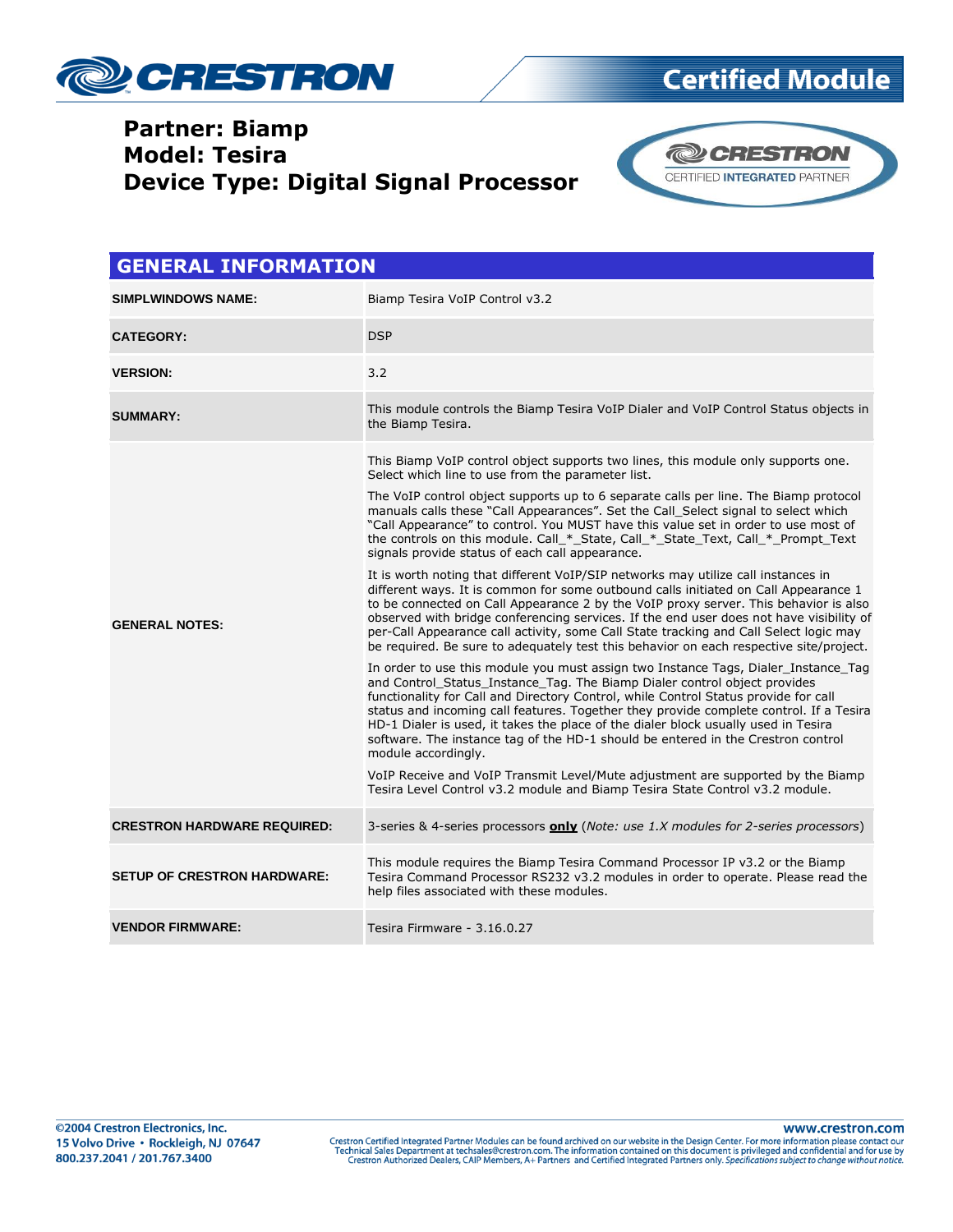

### **Partner: Biamp Model: Tesira Device Type: Digital Signal Processor**



**Certified Module** 

| <b>PARAMETER:</b>           |                                                                                                                                                                                                                                                                                  |
|-----------------------------|----------------------------------------------------------------------------------------------------------------------------------------------------------------------------------------------------------------------------------------------------------------------------------|
| Dialer Instance Tag         | Dialer Instance Tag is the unique name of the Biamp Tesira VoIP Dialer object you<br>wish to control.<br>Note: If your Instance Tag has spaces in its name, surround the name with quotes<br>using the $\x22$ hex escape sequence. Example: $\x22My$ Name $\x22$                 |
| Control_Status_Instance_Tag | Control Status Instance Tag is the unique name of the Biamp Tesira VoIP Control<br>Status object you wish to control.<br>Note: If your Instance Tag has spaces in its name, surround the name with quotes<br>using the $\x22$ hex escape sequence. Example: $\x22My$ Name $\x22$ |
| Line Number                 | The Biamp VoIP dialer supports two lines, select which line this module will control.                                                                                                                                                                                            |
| <b>Command Processor ID</b> | Setting to indicate the ID for the command processor that this module will register<br>itself with.                                                                                                                                                                              |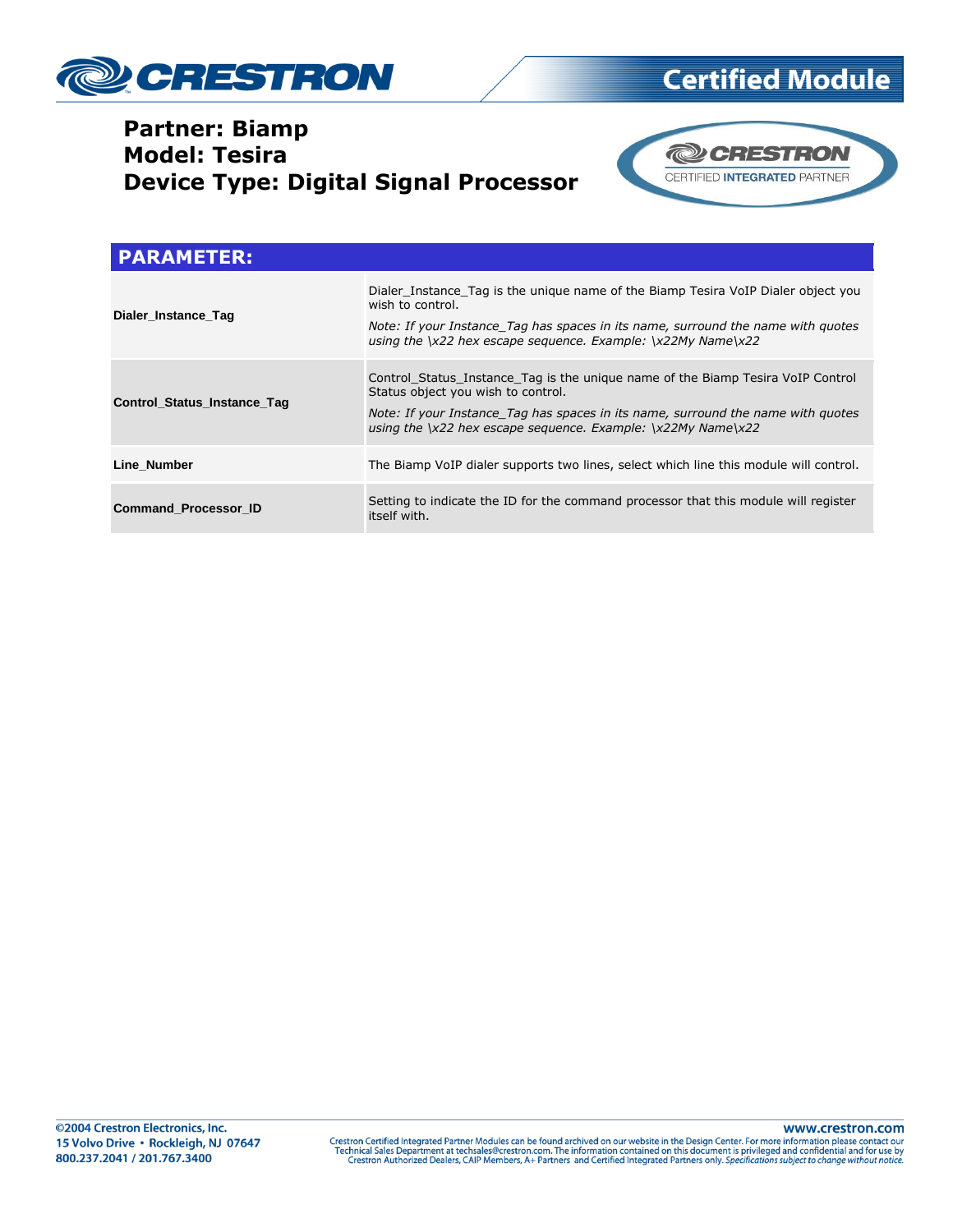

### **Partner: Biamp Model: Tesira Device Type: Digital Signal Processor**



| <b>CONTROL:</b>         |   |                                                                                                                                                                                                   |
|-------------------------|---|---------------------------------------------------------------------------------------------------------------------------------------------------------------------------------------------------|
| Poll_Dialer             | D | Pulse to poll for items that are not handled by subscriptions. A subscription is a<br>process of registering for unsolicited messages. Some Biamp Tesira Control<br>objects have this capability. |
| <b>Call Select</b>      | A | Assign to select which call to control. Valid values are 1d to 6d.                                                                                                                                |
| <b>Conference</b>       | D | Pulse to add currently selected Call to conference. Call _Select must be set.                                                                                                                     |
| <b>Answer</b>           | D | Pulse to answer currently selected Call. Call_Select must be set.                                                                                                                                 |
| Flash                   | D | Pulse to perform Hook-Flash of the currently selected Call. Call_Select must be set.                                                                                                              |
| <b>Redial</b>           | D | Pulse to redial using the currently selected Call. Call_Select must be set.                                                                                                                       |
| Send                    | D | Pulse to send the DTMF characters that were sent when the call was off-hook using<br>the currently selected Call. Call_Select must be set.                                                        |
| End                     | D | Pulse to end the call/conference of the currently selected Call. Call_Select must be<br>set.                                                                                                      |
| Resume                  | D | Pulse to resume the call/conference of the currently selected Call. Call_Select must<br>be set.                                                                                                   |
| Hold                    | D | Pulse to hold the call/conference of the currently selected Call. Call_Select must be<br>set.                                                                                                     |
| On_Hook, Off_Hook       | D | Pulse to put the call/conference of the currently selected Call on-hook or off-hook.<br>Call_Select must be set.                                                                                  |
| <b>Transfer</b>         | D | Pulse to transfer the currently selected Call. Call_Select must be set.                                                                                                                           |
| Answer_Call_*           | D | Pulse to answer a specific call.                                                                                                                                                                  |
| Hangup_Call_*           | D | Pulse to hang up a specific call.                                                                                                                                                                 |
| Hangup_All              | D | Pulse to hang up all calls.                                                                                                                                                                       |
| Keypad 0-9, Star, Pound | D | Pulse to enter digits 0-9,* and # to Keypad_Text for dialing. If there is an active call,<br>DTMF tones will be transmitted automatically. Send must be pulsed to send the<br>DTMF tones.         |
| Keypad_Clear, BackSpace | D | Pulse to edit Keypad_Text.                                                                                                                                                                        |
| <b>Keypad_Dial</b>      | D | Pulse to Dial Keypad_Text using the currently selected call. Call_Select must be<br>set.                                                                                                          |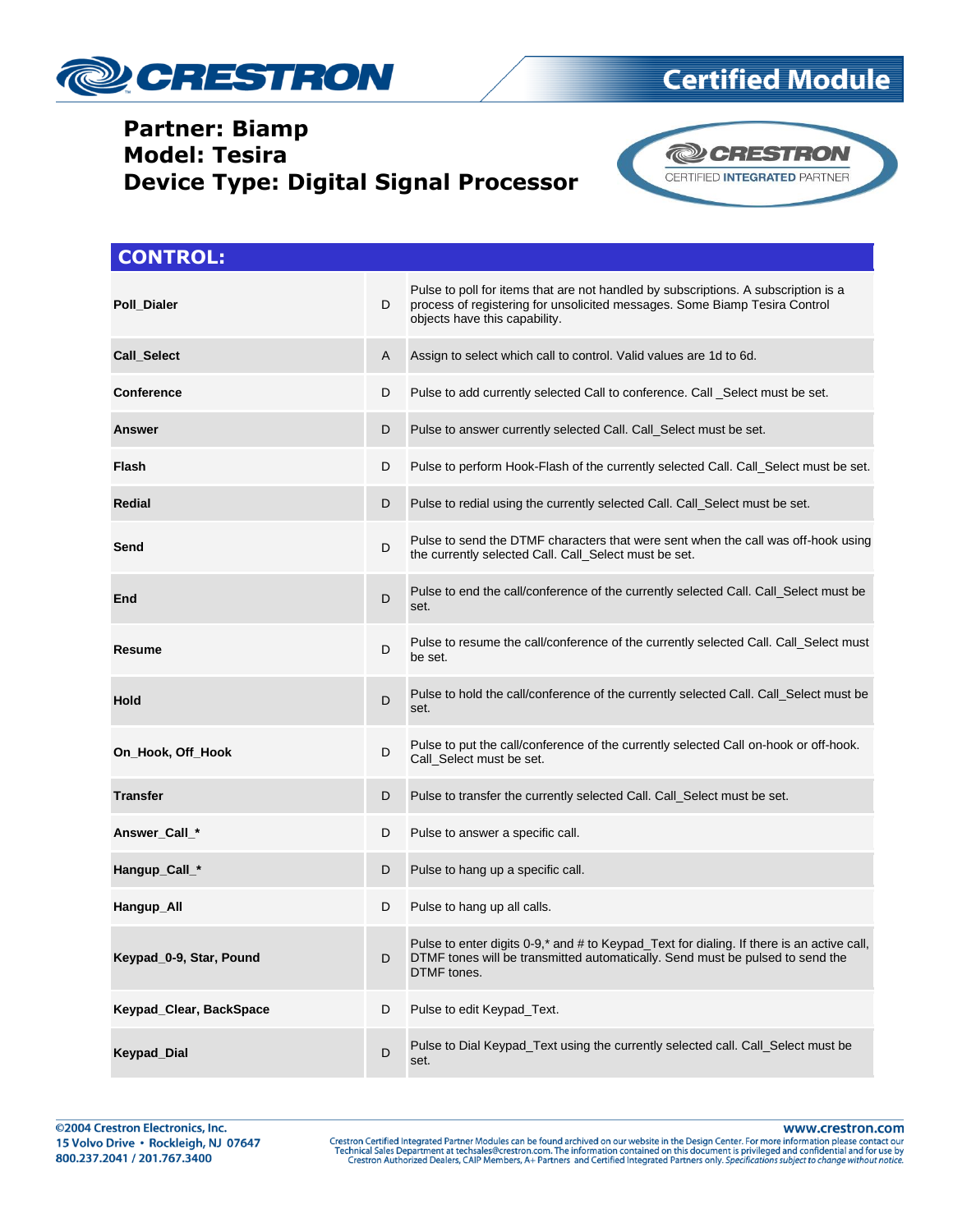

### **Partner: Biamp Model: Tesira Device Type: Digital Signal Processor**



| <b>CONTROL</b> continued:      |   |                                                                                                                                                                                                    |
|--------------------------------|---|----------------------------------------------------------------------------------------------------------------------------------------------------------------------------------------------------|
| Auto_Answer_On                 | D | Pulse to set auto-answer on.                                                                                                                                                                       |
| Auto_Answer_Off                | D | Pulse to set auto-answer off.                                                                                                                                                                      |
| Auto_Answer_Toggle             | D | Pulse to toggle auto-answer state.                                                                                                                                                                 |
| AlphaNumeric_Entry_Text        | S | Sets an Alphanumeric "Phone Number" to dial.                                                                                                                                                       |
| AlphaNumeric_Entry_Dial        | D | Pulse to Dial the Alphanumeric "Phone Number" set by AlphaNumeric_Entry.                                                                                                                           |
| Select_Directory_Item_*        | D | Pulse to select a directory item. Will assign directory item for display to<br>Selected_Directory_Item_Name_Text and Select_Directory_Item_Num_Text.                                               |
| Dial_Selected_Directory_Item   | D | Pulse to dial directory entry displayed in Selected_Directory_Item_Name_Text and<br>Select_Directory_Item_Num_Text.                                                                                |
| Select_Directory_Save_Location | A | Setting this value will pick the location in the directory to edit an entry. Valid values<br>are 1d through 16d.                                                                                   |
| Directory_Save_Name_Text       | S | Setting this value will assign the display text of the directory item location assigned<br>by Select_Directory_Save_Location. Save_Directory_Item must be pulsed in order<br>to finalize the save. |
| Directory_Save_Num_Text        | S | Setting this value will assign the phone number of the directory item location<br>assigned by Select_Directory_Save_Location. Save_Directory_Item must be<br>pulsed in order to finalize the save. |
| Save_Directory_Entry           | D | Pulse to save Directory_Save_Name_Text and Directory_Save_Num_Text to the<br>directory item assigned by Select_Directory_Save_Location.                                                            |
| <b>DND_Enable</b>              | D | Pulse to set DND to enabled.                                                                                                                                                                       |
| DND_Disable                    | D | Pulse to set DND to disabled.                                                                                                                                                                      |
| DND_Toggle                     | D | Pulse to toggle DND.                                                                                                                                                                               |
| DND_Response_DND               | D | Pulse to set DND mode/response to "Do Not Disturb".                                                                                                                                                |
| DND_Response_Busy              | D | Pulse to set DND mode/ response to "Busy"                                                                                                                                                          |
| DND_Response_Decline           | D | Pulse to set DND mode/ response to "Decline"                                                                                                                                                       |
| <b>Enable</b>                  | D | Set High: Control Module Enabled.<br>Set Low: Control Module Disabled.<br>Note: Use a 1 for normal operation.                                                                                      |

www.crestron.com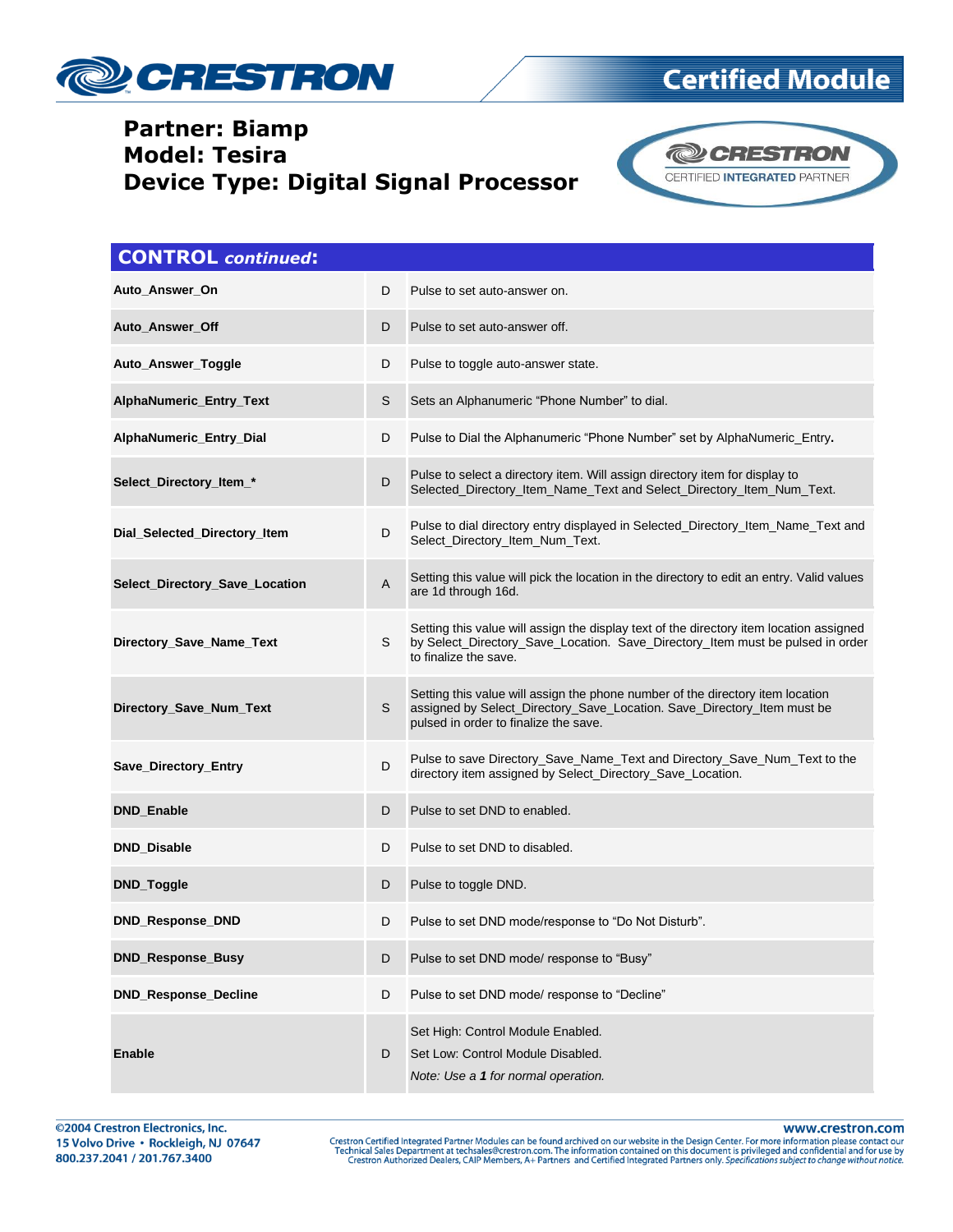

### **Partner: Biamp Model: Tesira Device Type: Digital Signal Processor**



| <b>FEEDBACK:</b> |                |                                                                                                                                                                                                                                                                                                                                                                                                                                                                                                                                          |
|------------------|----------------|------------------------------------------------------------------------------------------------------------------------------------------------------------------------------------------------------------------------------------------------------------------------------------------------------------------------------------------------------------------------------------------------------------------------------------------------------------------------------------------------------------------------------------------|
| Is Initialized   | D              | Signal is high to indicate the module has successfully received all required<br>responses from its initializing queries.                                                                                                                                                                                                                                                                                                                                                                                                                 |
| Selected Call    | $\overline{A}$ | Indicates currently selected call. Valid values 0d to 6d. 0d indicates no call is<br>selected.                                                                                                                                                                                                                                                                                                                                                                                                                                           |
| Call * LED       | A              | Indicates the current state of the call. Values are set based on current call state<br>values as follows:<br>Grey = 0. LED will be set to this value when the call state is: "Init", "Idle" or "Reject".<br>Red = 2. LED will be set to this value when the call state is: "Fault", "Active Muted",<br>"Conference Hold", "On Hold", "Transfer Init Error", "Transfer On Hold", "Transfer<br>Replaces Process", or "Transfer Process".<br>Green = 1. LED will be set to this value when the call state is any value not listed<br>above. |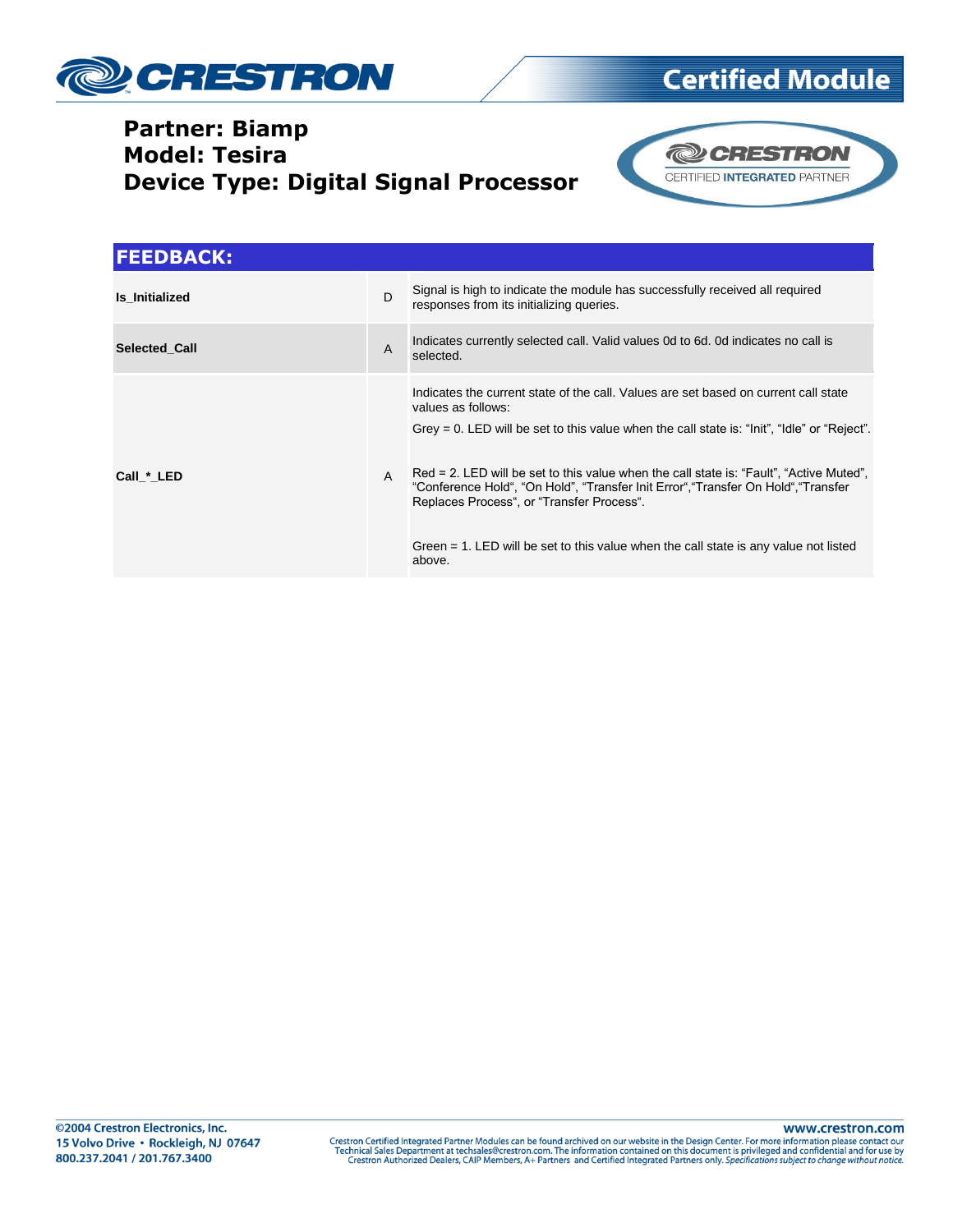

### **Partner: Biamp Model: Tesira Device Type: Digital Signal Processor**



| <b>FEEDBACK</b> continued: |   |                                                                                                                                                                                                                                                                                                                                                                                                                                                                                                                                                                                                                                                                                                                       |
|----------------------------|---|-----------------------------------------------------------------------------------------------------------------------------------------------------------------------------------------------------------------------------------------------------------------------------------------------------------------------------------------------------------------------------------------------------------------------------------------------------------------------------------------------------------------------------------------------------------------------------------------------------------------------------------------------------------------------------------------------------------------------|
| Call_*_State               | A | Indicates the current state of the call. Valid values are as follows.<br>$Init = 1$<br>$Fault = 2$<br>$Idle = 3$<br>Dial Tone = $4$<br>Silent = $5$<br>Dialing $= 6$<br>$Ringback = 7$<br>$Ringing = 8$<br>Busy = $10$<br>$Reject = 11$<br>Invalid Number = $12$<br>$Active = 13$<br>Active Muted = $14$<br>On Hold = $15$<br>Waiting $Ring = 16$<br>Conference Active = $17$<br>Conference Hold = 18<br>Transfer Init = $19$<br>Transfer Silent= 20<br>Transfer Request Dialing = 21<br>Transfer Ringback = $25$<br>Transfer Active = $24$<br>Transfer Wait = $29$<br>Transfer Decision = $27$<br>Transfer Init Error = $28$<br>Transfer On Hold = $26$<br>Transfer Replaces Process = 23<br>Transfer Process = $22$ |
| Call_*_State_Text          | S | Text descriptions of the Call_*_State signal. Valid values are as follows<br>"Init", "Fault ", "Idle ", "Dial Tone", "Silent", "Dialing", "Ringback", "Incoming Call",<br>"Busy", "Reject ", "Invalid Number ", "Active ", "Active Muted ", "On Hold", "Waiting<br>Ring ", "Conference Active", "Conference Hold "                                                                                                                                                                                                                                                                                                                                                                                                    |

www.crestron.com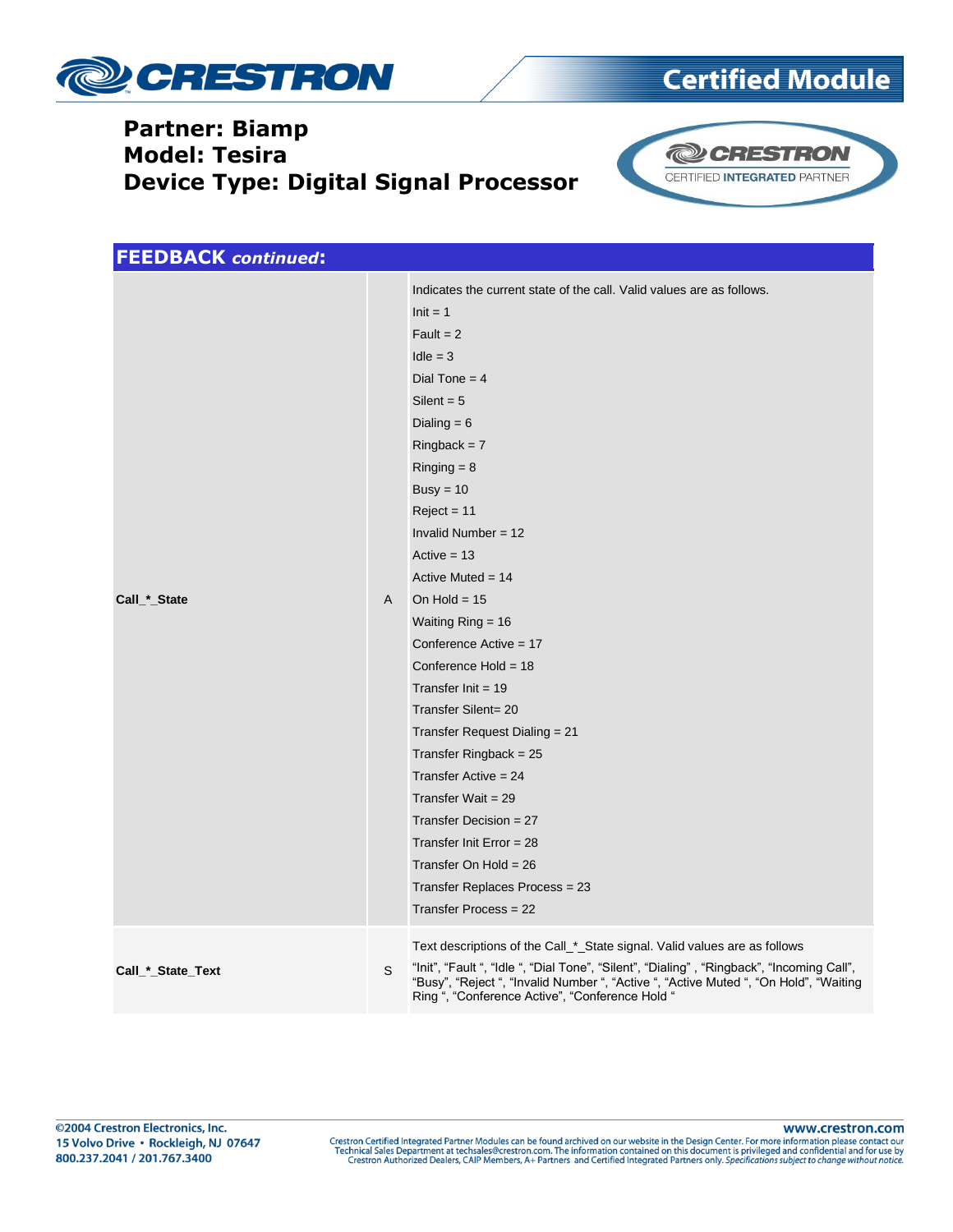

### **Partner: Biamp Model: Tesira Device Type: Digital Signal Processor**



| <b>FEEDBACK</b> continued:        |   |                                                                                                                                                                                                                                                                                                                                                                                                                                                                                                                                                                                                                                                                                |
|-----------------------------------|---|--------------------------------------------------------------------------------------------------------------------------------------------------------------------------------------------------------------------------------------------------------------------------------------------------------------------------------------------------------------------------------------------------------------------------------------------------------------------------------------------------------------------------------------------------------------------------------------------------------------------------------------------------------------------------------|
| Call * Prompt Text                | S | Text help prompt, indicates possible next step for users or information on issue.<br>Valid values are as follows.<br>"Unknown", "None", "Starting", "Registering", "SIP User Not Configured", "Enter<br>Number", "Connecting", "Incoming Call", "Peer Busy", "Call Cannot Be Completed",<br>"On Hold", "On Held", "Conference", "Conference On Hold", "Connected",<br>"Connected Muted", "Auth Failure", "Proxy Not Configured", "Network Init", "DHCP<br>In Progress", "Network Link Down", "Network Link Up", "IP Address Conflict",<br>"Network Configured", "CODEC Negotiation Failure", "Unexpected Error", "Auth<br>User Not Configured", "Auth Password Not Configured" |
| Call_*_CID_Name_Text              | S | Indicates Caller ID name of incoming call.                                                                                                                                                                                                                                                                                                                                                                                                                                                                                                                                                                                                                                     |
| Call_*_CID_Num_Text               | S | Indicates Caller ID number of incoming call.                                                                                                                                                                                                                                                                                                                                                                                                                                                                                                                                                                                                                                   |
| Last_Number_Dialed_Text           | S | Displays last number called.                                                                                                                                                                                                                                                                                                                                                                                                                                                                                                                                                                                                                                                   |
| Keypad_Text                       | S | Displays the current entered telephone number.                                                                                                                                                                                                                                                                                                                                                                                                                                                                                                                                                                                                                                 |
| Auto_Answer_Is_On                 | D | Indicates Auto-Answer is enabled.                                                                                                                                                                                                                                                                                                                                                                                                                                                                                                                                                                                                                                              |
| Auto_Answer_Is_Off                | D | Indicates Auto-Answer is disabled.                                                                                                                                                                                                                                                                                                                                                                                                                                                                                                                                                                                                                                             |
| Directory_Name_*_Text             | S | Displays the name for a specific entry in the directory.                                                                                                                                                                                                                                                                                                                                                                                                                                                                                                                                                                                                                       |
| Directory_Number_*_Text           | S | Displays the number for a specific entry in the directory.                                                                                                                                                                                                                                                                                                                                                                                                                                                                                                                                                                                                                     |
| Selected_Directory_Item           | Α | Indicates the index of the currently selected directory entry.                                                                                                                                                                                                                                                                                                                                                                                                                                                                                                                                                                                                                 |
| Selected_Directory_Item_Name_Text | S | Displays the name of the currently selected directory item.                                                                                                                                                                                                                                                                                                                                                                                                                                                                                                                                                                                                                    |
| Selected_Directory_Item_Num_Text  | S | Displays the phone number of the currently selected directory item.                                                                                                                                                                                                                                                                                                                                                                                                                                                                                                                                                                                                            |
| <b>DND_Is_Enabled</b>             | D | Indicates Do Not Disturb is enabled.                                                                                                                                                                                                                                                                                                                                                                                                                                                                                                                                                                                                                                           |
| <b>DND_Response_Is_DND</b>        | D | Indicates Do Not Disturb response will be "Do Not Disturb"                                                                                                                                                                                                                                                                                                                                                                                                                                                                                                                                                                                                                     |
| DND_Response_Is_Busy              | D | Indicates Do Not Disturb response will be "Busy"                                                                                                                                                                                                                                                                                                                                                                                                                                                                                                                                                                                                                               |
| <b>DND_Response_Is_Decline</b>    | D | Indicates Do Not Disturb response will be "Decline"                                                                                                                                                                                                                                                                                                                                                                                                                                                                                                                                                                                                                            |
| <b>Is_Quarantined</b>             | D | Signal is high to indicate that a component has failed to initialize because of<br>configuration issues. The Command Processor will attempt to initialize the<br>quarantined component again when a new connection has been established.                                                                                                                                                                                                                                                                                                                                                                                                                                       |

www.crestron.com